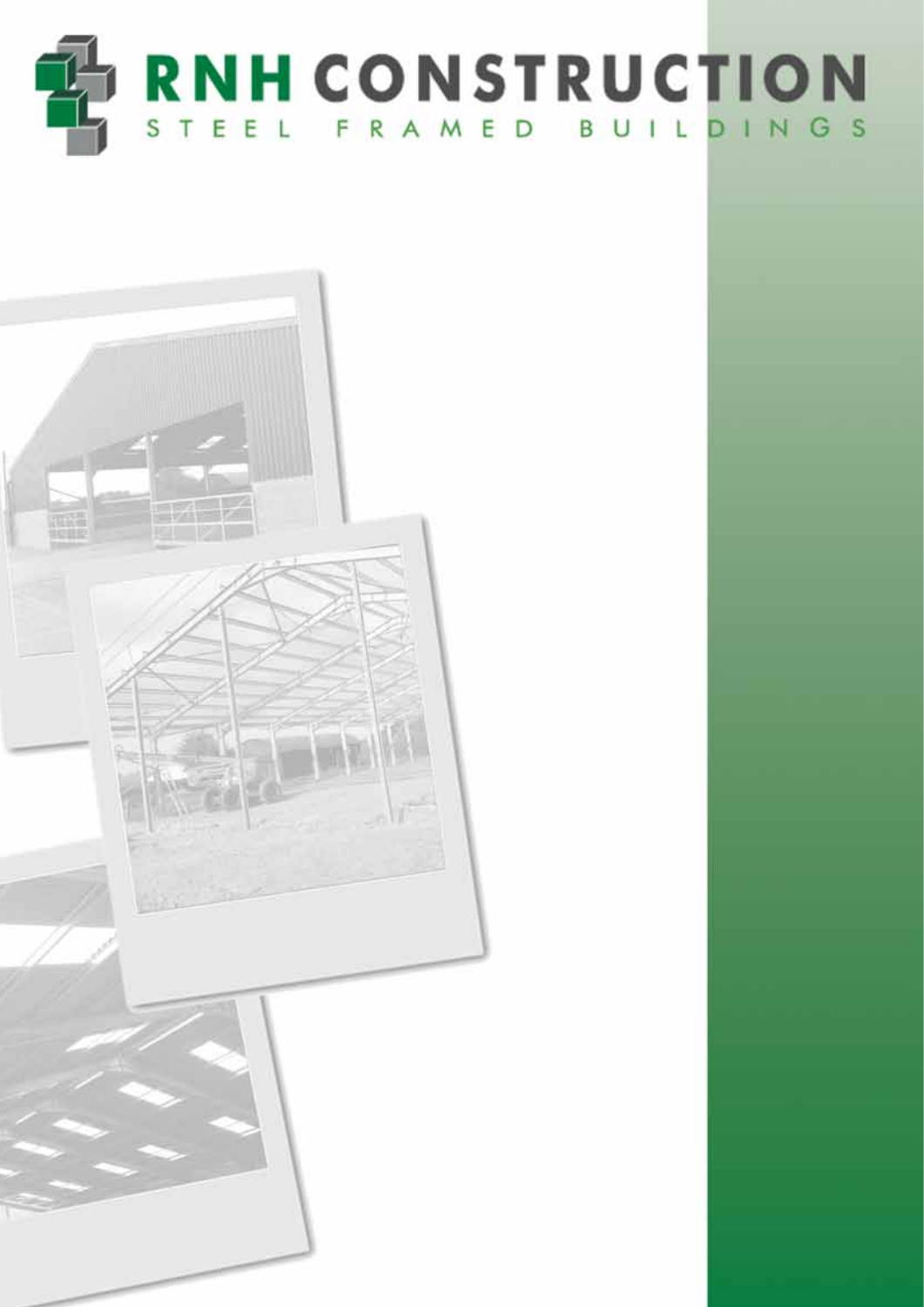## **Agricultural Buildings**



**RNH Construction** specialise in the fabrication of all types of steel framed buildings including clear span portal framed buildings. From design and manufacturing the steelwork through to the final construction, RNH Construction are able to handle the whole of your steel framed building needs.

Our steel framework manufacturing facility is based at Market Drayton near Telford in Shropshire. Our huge factory provides considerable capacity for the widest range of design and size of steel framed buildings.

- We work closely with Architects and Designers all over the UK
- Our agricultural buildings conform to BS5502, our industrial buildings conform to BS5950
- We have an in-house design team using the latest CAD software
- We are a family owned business from a farming background

**RNH Construction** - experts in steel framed agricultural buildings. Our background and extensive knowledge of farming enables us to understand the practical use that the agricultural building is to be designed for.

We are able to work with you through the design process, planning application process, undertake groundworks, manufacture the steel structure for you and advise on cladding options. We are also able to fabricate and install all of the internal fittings.

**RNH CONSTRUCTION** 

EEL FRAMED BUILDINGS

- Hay Barns
- Grain Stores
- Cattle Buildings
- **Sheep Buildings**
- Pig Buildings
- Poultry Units
- Cubicle Buildings
- Implement Buildings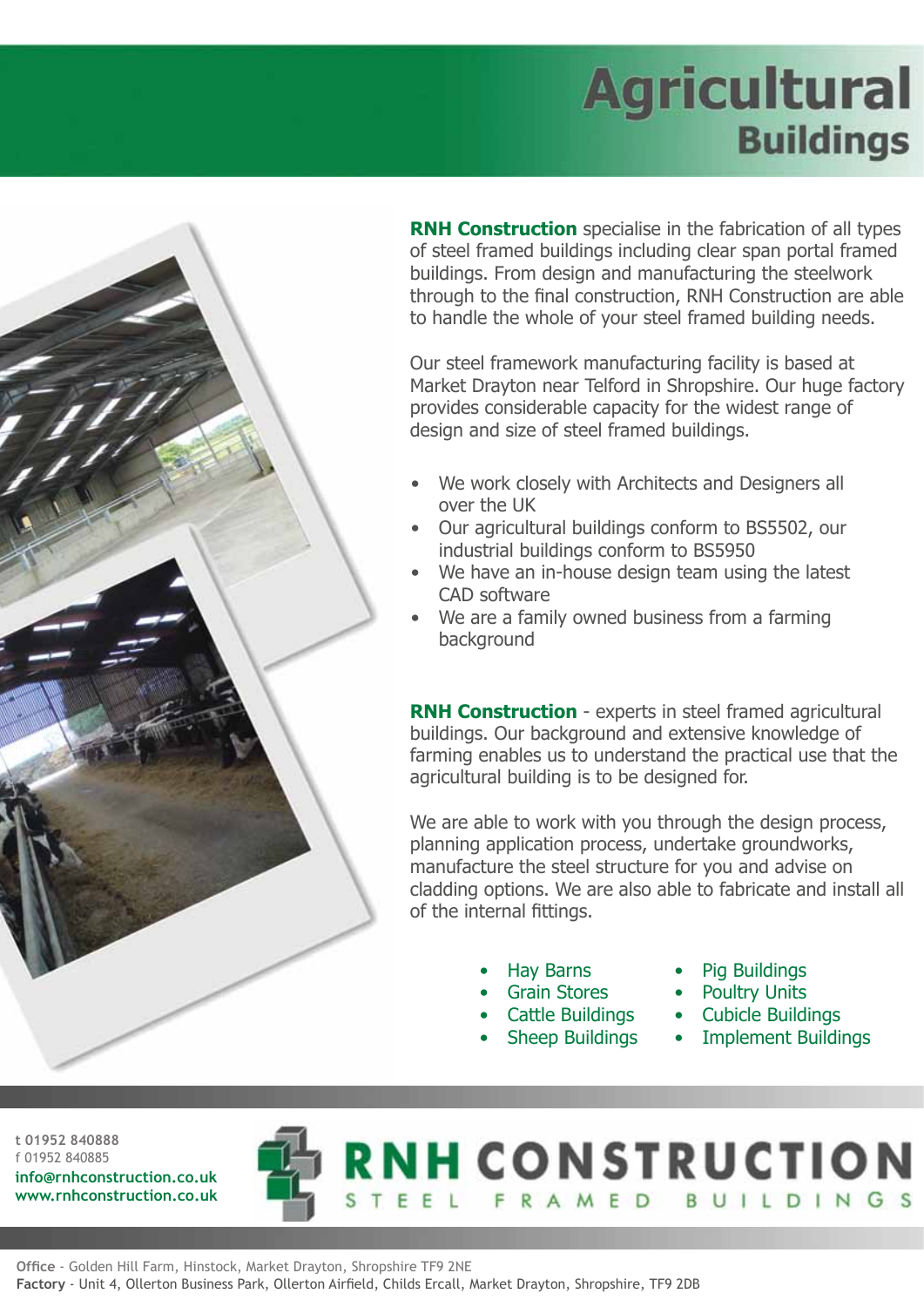## **Equestrian Buildings**



**RNH Construction** specialise in the fabrication of all types of steel framed buildings including clear span portal framed buildings. From design and manufacturing the steelwork through to the final construction, RNH Construction are able to handle the whole of your steel framed building needs.

Our steel framework manufacturing facility is based at Market Drayton near Telford in Shropshire. Our huge factory provides considerable capacity for the widest range of design and size of steel framed buildings.

- We work closely with Architects and Designers all over the UK
- Our agricultural buildings conform to BS5502, our industrial buildings conform to BS5950
- We have an in-house design team using the latest CAD software
- We are a family owned business from a farming background

**RNH Construction** - steel framed equestrian building solutions. We can advise you on the most cost effective method of achieving the building dimensions that you require in order to provide the most practical use of the space that you have available.

By utilising our experience of constructing equine buildings we are able to work with you through the design process, planning application process, undertake groundworks, manufacture the steel structure for you and advise on cladding options. We can also fabricate and install all of the internal fittings such as viewing galleries and kicker boards.

If you would like to create an arena for training to international standards or a building to stable just a few horses, then RNH Construction can produce a steel framed building that blends in with the surroundings and yet offers a practical environment for your equestrian needs.

**RNH CONSTRUCTION** 

FRAMED BUILDINGS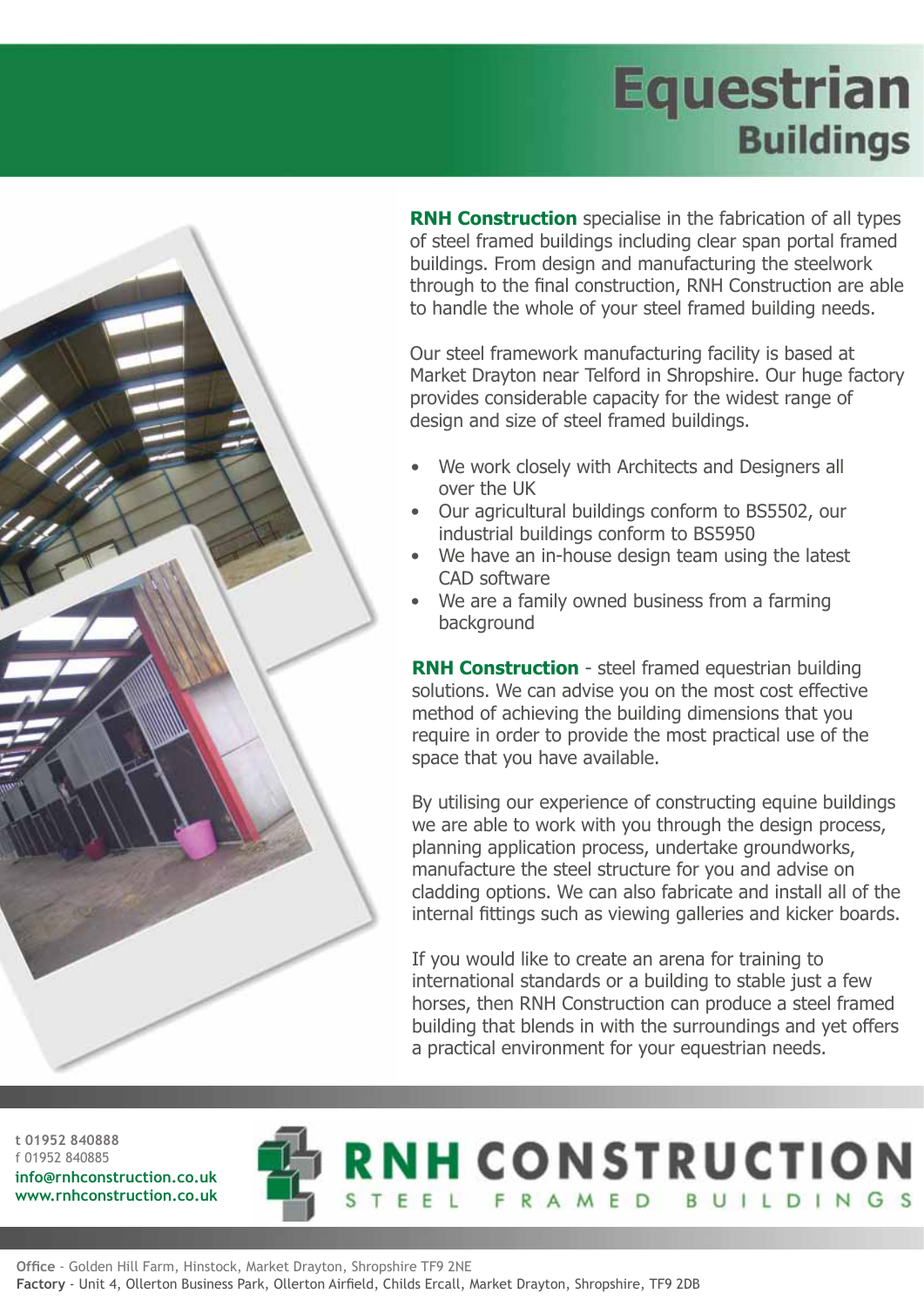## **Industrial Buildings**



**RNH Construction** specialise in the fabrication of all types of steel framed buildings including clear span portal framed buildings. From design and manufacturing the steelwork through to the final construction, RNH Construction are able to handle the whole of your steel framed building needs.

Our steel framework manufacturing facility is based at Market Drayton near Telford in Shropshire. Our huge factory provides considerable capacity for the widest range of design and size of steel framed buildings.

- We work closely with Architects and Designers all over the UK
- Our agricultural buildings conform to BS5502, our industrial buildings conform to BS5950
- We have an in-house design team using the latest CAD software
- We are a family owned business from a farming background

**RNH Construction** - creating steel framed industrial and commercial buildings. By designing all of the elements in-house, RNH Construction are able to offer flexibility in the design of your building.

Either industrial or commercial, with timber cladding, steel cladding or glass frontage, RNH Construction can provide a steel framed building suitable for your industrial or commercial needs.

RNH Construction understand and interpret your functional needs to provide design solutions that fit perfectly with the environment.

**RNH CONSTRUCTION** 

TEEL FRAMED BUILDINGS

- Retail Shops
- Industrial Units
- Commercial Units
- **Warehouses**
- Workshops & Factories
- Garages & Showrooms